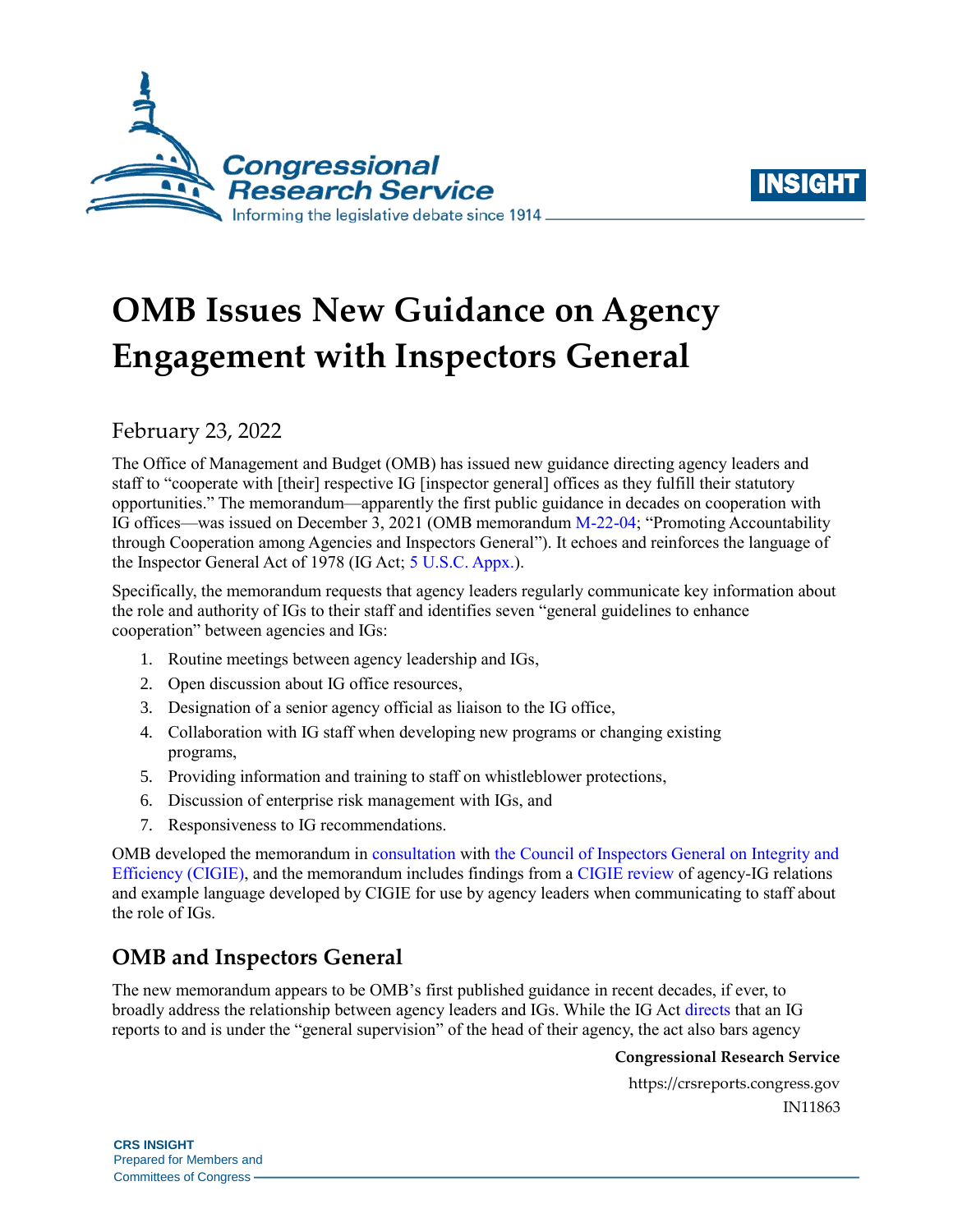leaders from attempting to interfere with or control investigations and audits. While this general rule has some exceptions, especially for matters related to national security, they are explicitly laid out in the IG Act. This arrangement makes clear that IGs have at least some degree of independence as they fulfill their duties but does not ensure that relations between IGs and their agency leaders will always be constructive.

The OMB memorandum describes OMB as a liaison that can "ensure a well-functioning relationship between agency leadership and IG offices." The memorandum also notes that OMB's deputy director for management is the [executive chairperson of CIGIE](https://uscode.house.gov/view.xhtml?req=granuleid:USC-prelim-title5a-node20-section11&num=0&edition=prelim) and can bring together IGs and agency leaders.

OMB states that the memorandum was inspired by the Biden Administration's recent experience implementing provisions of the [American Rescue Plan Act,](https://www.congress.gov/bill/117th-congress/house-bill/1319/text) which, in OMB's view, "demonstrated the benefits of proactive and transparent engagement" among oversight stakeholders including IGs and agencies. This motivation may be reflected in the suggestion that agency leaders should discuss enterprise risk management with IGs and involve IG staff early in the process of developing new programs. This process included an [assessment by CIGIE](https://www.ignet.gov/sites/default/files/files/CooperationDocumentsforIGnet.pdf) of communications between agency leaders and OIGs.

Congress has maintained a strong interest in the operations of the IG community and the ability of IGs to operate effectively and independently within the executive branch. Congress is currently considering the IG Independence and Empowerment Act [\(H.R. 2662\)](http://www.congress.gov/cgi-lis/bdquery/z?d117:H.R.2662:), which has passed the House and been marked up by the Senate Committee on Homeland Security and Governmental Affairs.

## **The Role of OMB Guidance Memoranda in the Management of the Executive Branch**

[OMB](https://crsreports.congress.gov/product/pdf/RS/RS21665) has a number of statutory duties related to the operations of executive branch agencies that support the institutional presidency. These duties include oversight of those agencies. In conducting this oversight and its other duties, OMB interacts extensively with agencies, including through the issuance of guidance memoranda, bulletins, and circulars.

OMB's website features a web [page](https://www.whitehouse.gov/omb/information-for-agencies/memoranda/) with links to guidance memoranda issued by OMB dating back to 1995. Agencies are expected to adjust their internal policies based upon OMB guidance memoranda, which stay in effect across presidential Administrations. The influence of OMB guidance may vary depending upon particular circumstances, including questions about the underlying statutory authority of OMB to direct or influence agency activities.

With those potential limits in mind, OMB's new memorandum on IGs can be considered authoritative within the executive branch unless or until OMB amends, revokes, or supersedes it. However, if OMB does not prioritize enforcement of the guidance, there may be reduced or uneven compliance across the executive branch.

#### **Issues for Congress**

Congress has shown long-standing interest in the operations and independence of the IG community. That interest is reflected in a number of bills under consideration in the  $117<sup>th</sup>$  Congress, including [H.R. 2662,](http://www.congress.gov/cgi-lis/bdquery/z?d117:H.R.2662:) the IG Independence and Empowerment Act, which passed the House in June 2021. Now that OMB has issued guidance on relations between agencies and their IGs, Congress may wish to be particularly careful in its oversight of those relationships and, in particular, OMB's involvement for at least two reasons.

Congress may benefit from determining whether OMB's guidance reflected in this memorandum improves the effectiveness of the IG community. If the guidance does promote congressional intent for IGs, Congress might consider codifying its policies in law. Lessons learned from implementation of the memorandum may provide data to inform future amendments to the IG Act.